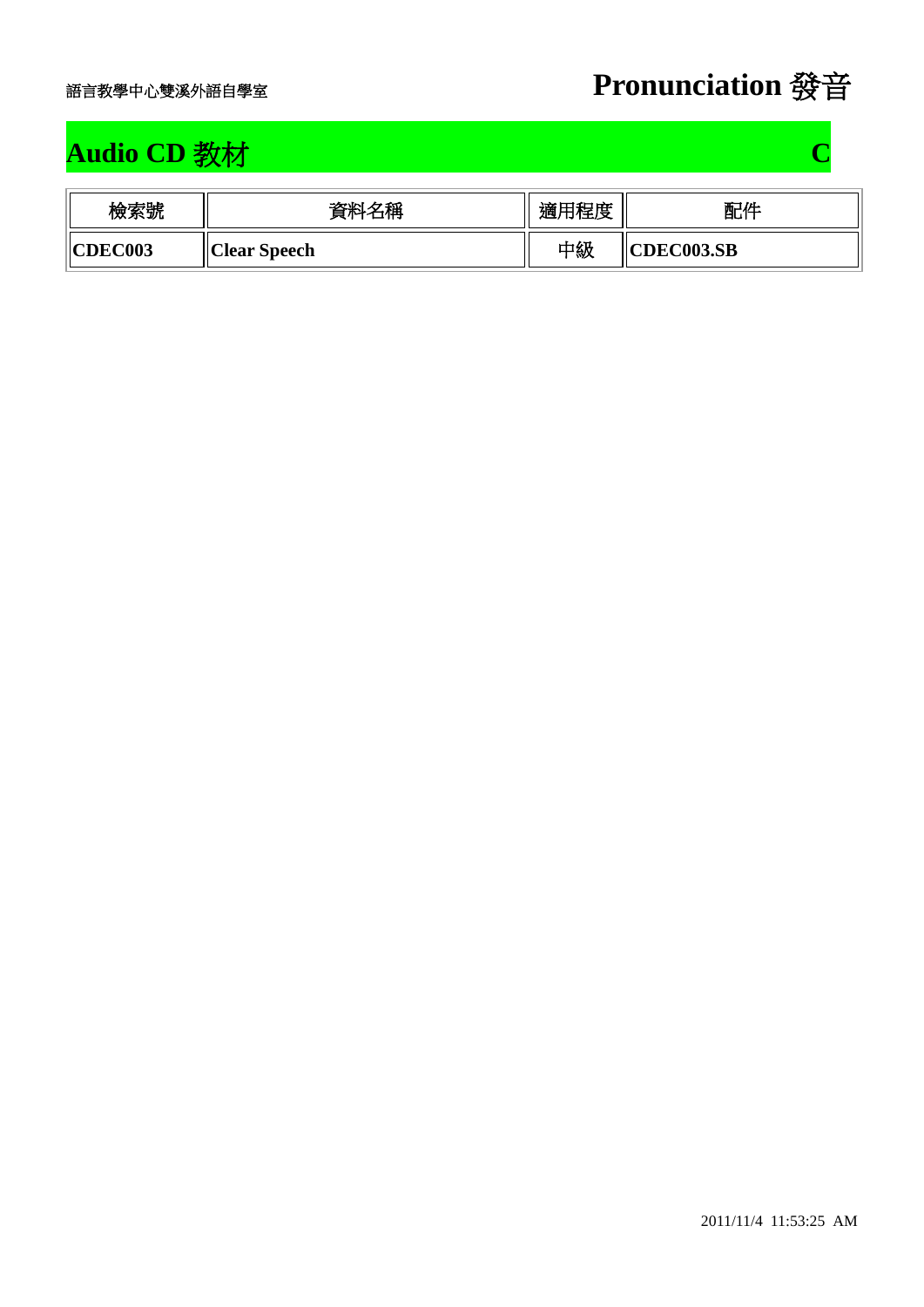## **Audio CD** 教材 **E**

| 檢索號                 | 資料名稱                                     | 適用程度 | 配件              |
|---------------------|------------------------------------------|------|-----------------|
| CDEE045             | <b>English Pronunciation Made Simple</b> | 高級   | 書 CDEE04506.SB  |
| 98 院内               | Lessons 1-14 New!<br>CD <sub>1</sub>     |      | (Longman, 2005) |
| CDEE046             | <b>English Pronunciation Made Simple</b> | 高級   |                 |
| 98 院内               | $CD 2$ Lessons 15-27 New!                |      |                 |
| <b>CDEE047</b>      | <b>English Pronunciation Made Simple</b> | 高級   |                 |
| 98 院内               | CD 3 Lessons 28-40 New!                  |      |                 |
| CDEE048             | English Pronunciation Made Simple        | 高級   |                 |
| 98 院内               | $CD$ 4 Lessons 41-54 New!                |      |                 |
| CDEE049 New!        | <b>English Pronunciation Made Simple</b> | 高級   |                 |
| 98 院內               | <b>Student Audio CD 1</b> Lessons 1-24   |      |                 |
| <b>CDEE050 New!</b> | <b>English Pronunciation Made Simple</b> | 高級   |                 |
| 98 院内               | <b>Student Audio CD 2</b> Lessons 26-54  |      |                 |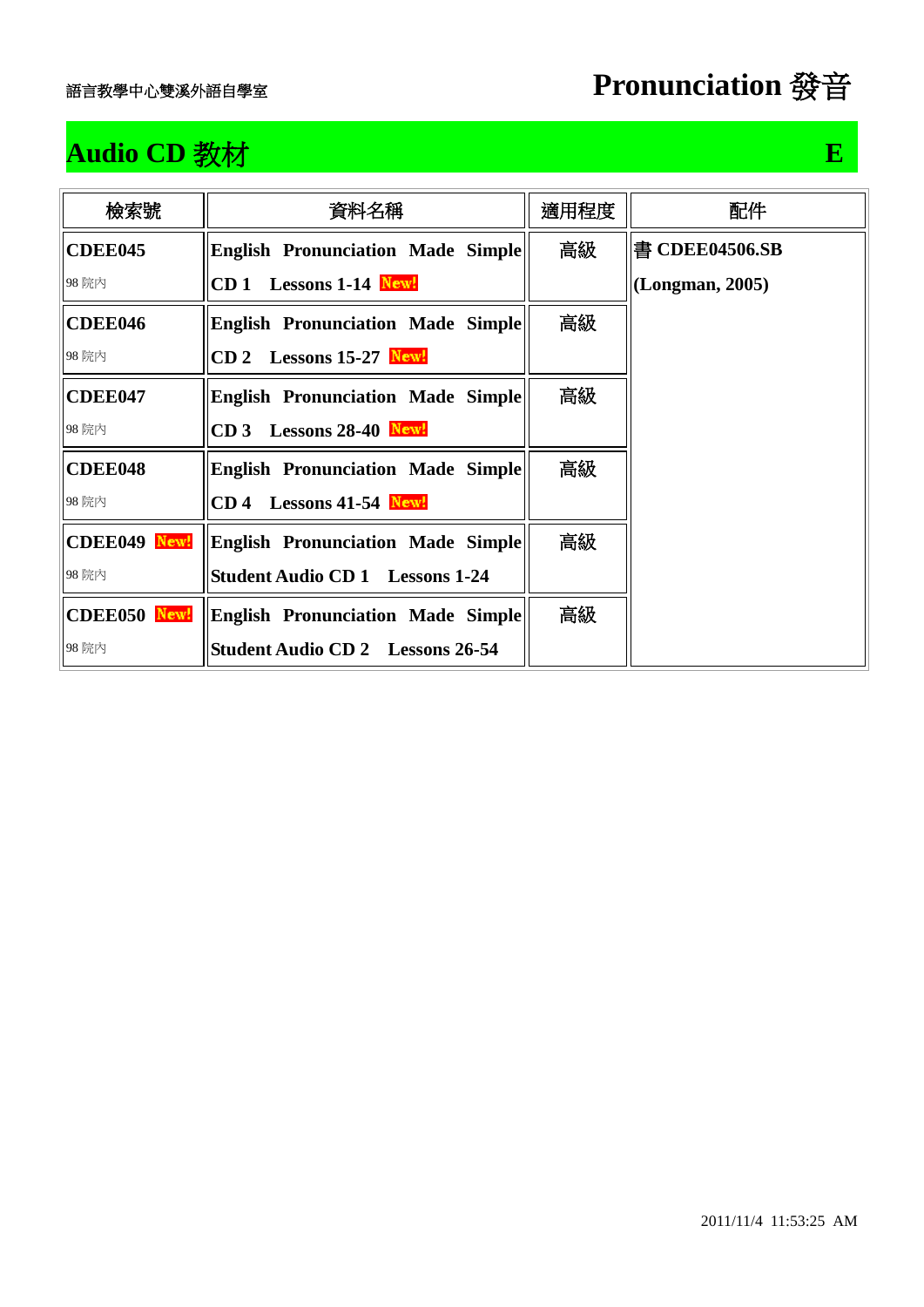### **Audio CD** 教材 **F**

| 檢索號            | 資料名稱                                               | 適用程度  | 配件                        |
|----------------|----------------------------------------------------|-------|---------------------------|
| CDEF001        | <b>Focus on Pronunciation 1</b>                    | 初級    | 學牛本 CDEF00105.SB          |
|                | <b>Student CD1</b>                                 |       | 答案本 CDEF00105.SC          |
| CDEF002        | <b>Focus on Pronunciation 1</b>                    | 初級    | (Longman, 2005)           |
|                | <b>Student CD 2</b>                                |       |                           |
| CDEF003        | <b>Focus on Pronunciation 1</b><br>CD <sub>1</sub> | 初級    |                           |
| CDEF004        | <b>Focus on Pronunciation 1</b><br>CD <sub>2</sub> | 初級    |                           |
| CDEF005        | <b>Focus on Pronunciation 1</b><br>CD <sub>3</sub> | 初級    |                           |
| CDEF006        | <b>Focus on Pronunciation 2</b>                    | 中級    | 學生本 CDEF00606.SB          |
|                | <b>Student CD1</b>                                 |       | 答案本 CDEF00606.SC          |
| CDEF007        | <b>Focus on Pronunciation 2</b>                    | 中級    | (Longman, 2005)           |
|                | <b>Student CD 2</b>                                |       |                           |
| <b>CDEF008</b> | CD <sub>1</sub><br><b>Focus on Pronunciation 2</b> | 中級    |                           |
| CDEF009        | <b>Focus on Pronunciation 2</b><br>CD <sub>2</sub> | 中級    |                           |
| CDEF010        | <b>Focus on Pronunciation 2</b><br>CD <sub>3</sub> | 中級    |                           |
| CDEF011        | <b>Focus on Pronunciation 2</b><br>CD <sub>4</sub> | 中級    |                           |
| CDEF012        | <b>Focus on Pronunciation 3</b>                    | 中高~高級 | <b>  學生本 CDEF01206.SB</b> |
|                | <b>Student CD1</b>                                 |       | 答案本 CDEF01206.SC          |
| CDEF013        | <b>Focus on Pronunciation 3</b>                    |       | 中高~高級   (Longman, 2005)   |
|                | <b>Student CD 2</b>                                |       |                           |
| CDEF014        | <b>Focus on Pronunciation 3</b><br>CD <sub>1</sub> | 中高~高級 |                           |
| <b>CDEF015</b> | <b>Focus on Pronunciation 3</b><br>CD <sub>2</sub> | 中高~高級 |                           |
| CDEF016        | <b>Focus on Pronunciation 3</b><br>CD <sub>3</sub> | 中高~高級 |                           |
| CDEF017        | <b>Focus on Pronunciation 3</b><br>CD <sub>4</sub> | 中高~高級 |                           |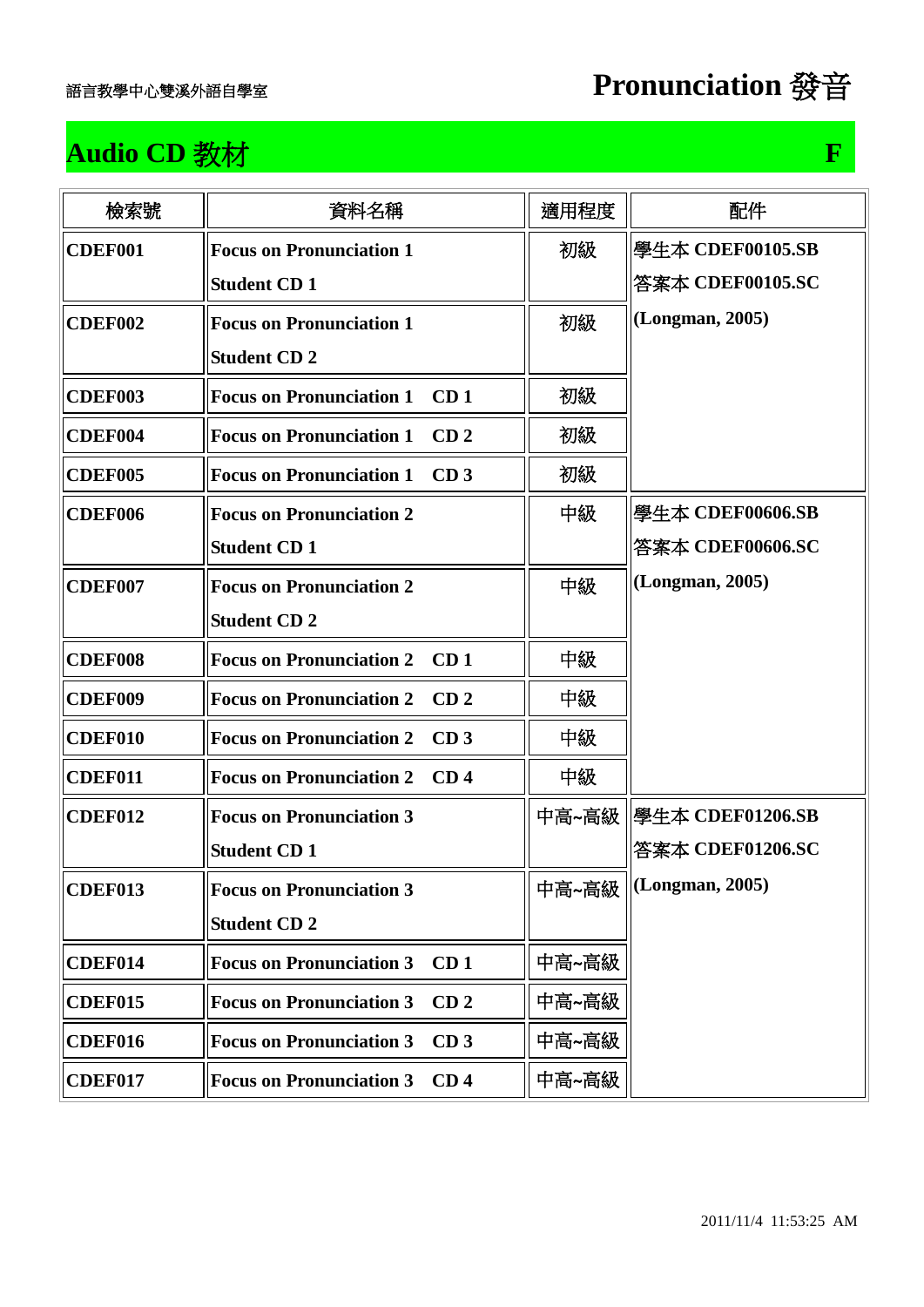## **Audio CD** 教材 **S**

| 檢索號            | 資料名稱                                  | 適用程度 | 配件                   |
|----------------|---------------------------------------|------|----------------------|
| <b>CDES041</b> | <b>The Sounds of American English</b> |      | ' 書 CDES041.SB       |
| 98院內           |                                       |      | $  $ (Bookman, 2006) |

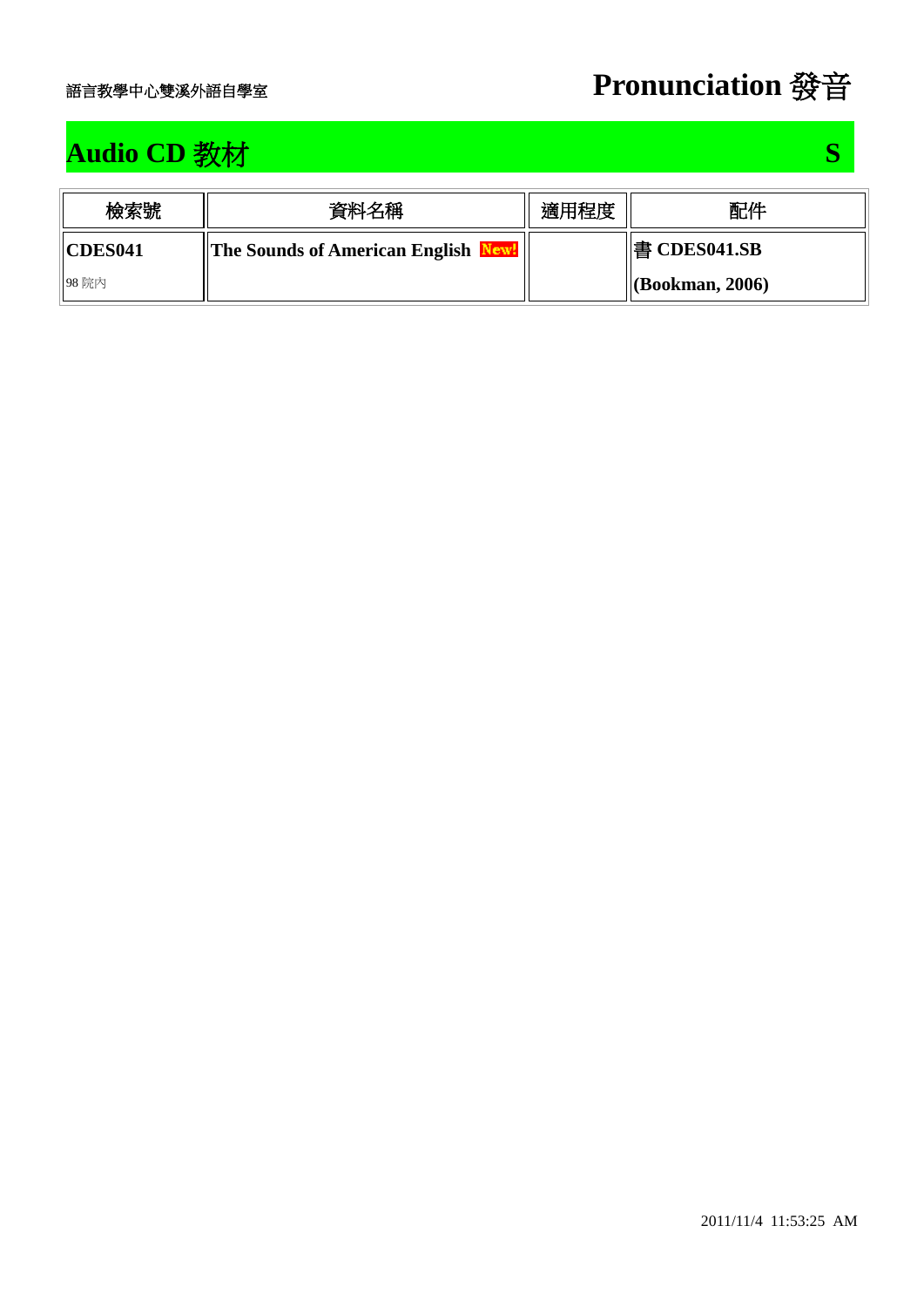## **Audio CD** 教材 **T T**

| 檢索號            | 資料名稱                                      | 適用程度 | 配件                       |
|----------------|-------------------------------------------|------|--------------------------|
| <b>CDET118</b> | Pronunciation:<br><b>Targeting</b>        | 中級   | 學生本 CDET11805.SB         |
|                | Communicating Clearly in English          |      | (Houghton Mifflin, 2006) |
|                | 2nd Edition $CD 1$ Chapters $1 - 3$       |      |                          |
| <b>CDET119</b> | Targeting Pronunciation:                  | 中級   |                          |
|                | Communicating Clearly in English          |      |                          |
|                | 2nd Edition CD 2 Chapters $4-6$           |      |                          |
| <b>CDET120</b> | Pronunciation:<br><b>Targeting</b>        | 中級   |                          |
|                | Communicating Clearly in English          |      |                          |
|                | 2nd Edition CD 3 Chapters $7-9$           |      |                          |
| <b>CDET121</b> | <b>Targeting</b><br><b>Pronunciation:</b> | 中級   |                          |
|                | Communicating Clearly in English          |      |                          |
|                | 2nd Edition $CD4$ Chapters $9-12$         |      |                          |
| <b>CDET122</b> | Targeting Pronunciation:                  | 中級   |                          |
|                | Communicating Clearly in English          |      |                          |
|                | 2nd Edition CD 5                          |      |                          |
|                | Chapter $5 -$ Appendix B                  |      |                          |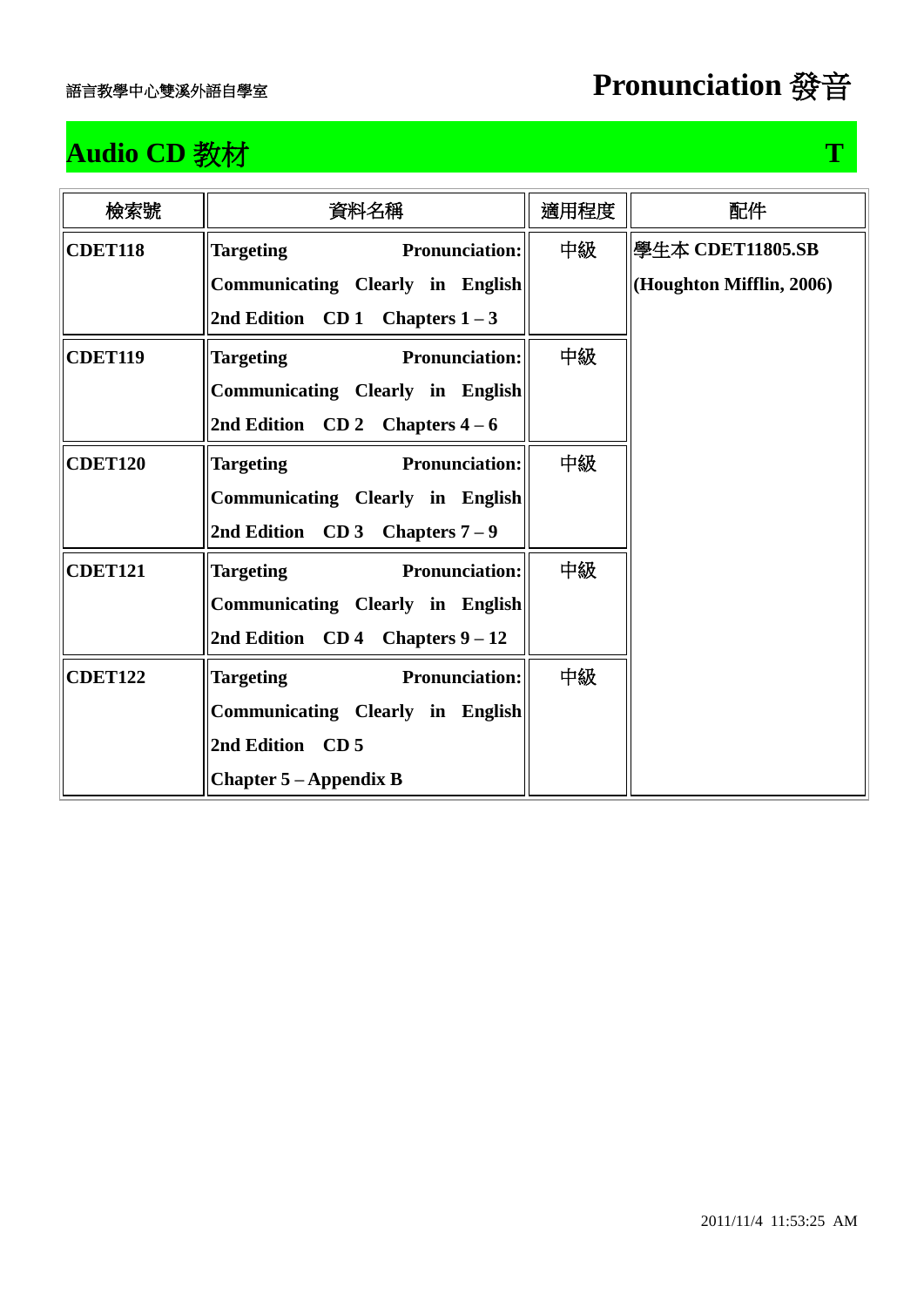

# **Audio CD** 教材

| 檢索號             | 資料名稱               | 適用程度 | 配件             |
|-----------------|--------------------|------|----------------|
| <b>ICDEE007</b> | 英語看字讀音與發音矯正訓練 CD 1 |      | 書 CDEE00702.SB |
| <b>ICDEE008</b> | 英語看字讀音與發音矯正訓練 CD 2 |      | 〔東華書局,2002〕    |